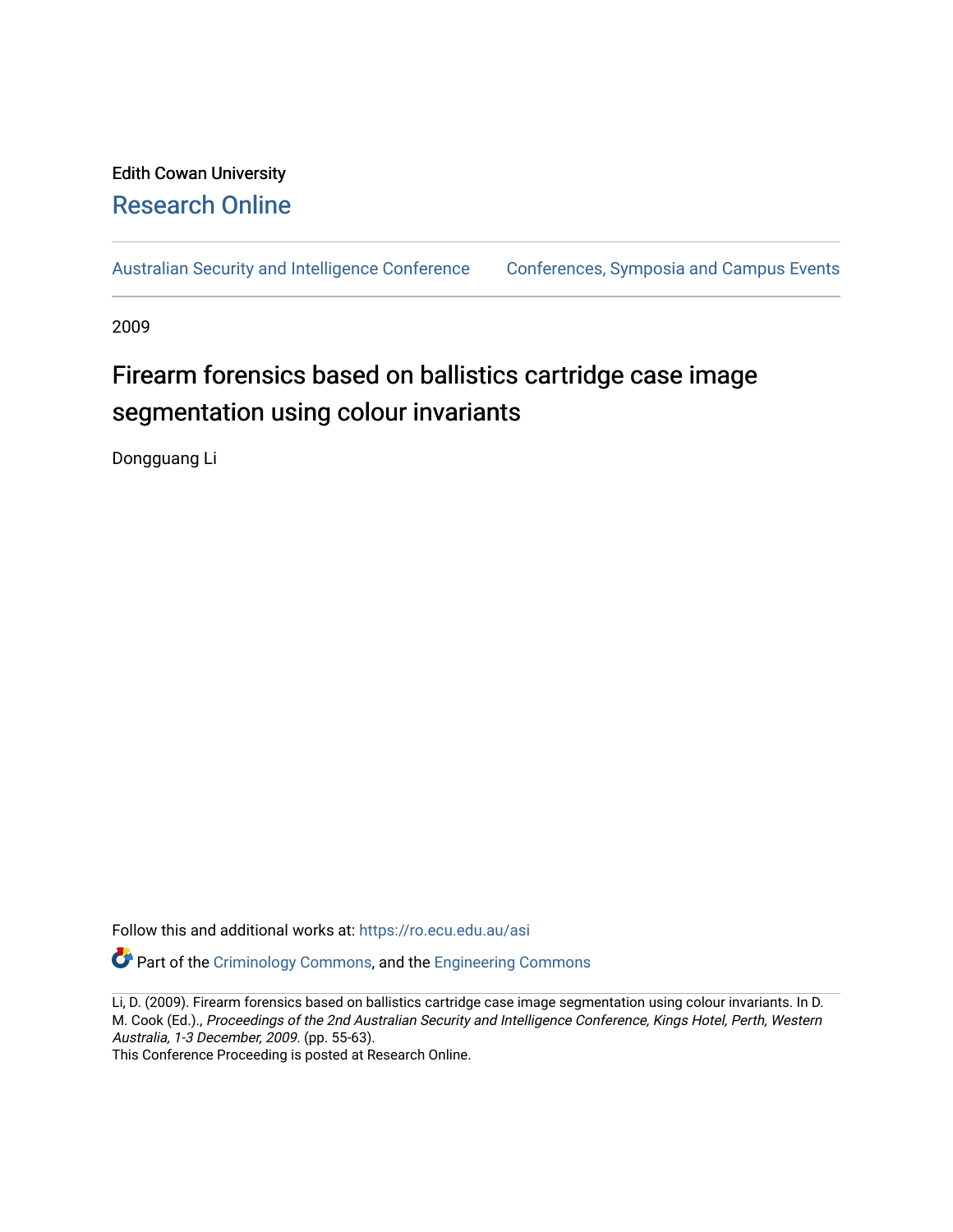# **Firearm Forensics Based on Ballistics Cartridge Case Image Segmentation Using Colour Invariants**

Dong Li secau - Security Research Centre, School of Computer and Security Science Edith Cowan University

# **Abstract**

*Ballistics firearm identification based on image processing is of paramount importance in criminal investigation. The efficiency of traditional ballistics imaging system is heavily dependent upon the expertise and experience of end-user. An intelligent ballistics imaging system is highly demanded to address this issues. The segmentation of cartridge case object from the original image is a key step to subsequent process. It is very difficult to segment cartridge case from the original image using traditional threshold based methods due to the shadows or unlimited environments to acquire image. In this paper, we proposed a novel approach based upon the colour invariant and geometrical shape of objects. The experimental results show the proposed method can precisely segment the objects in various images such as heavy shadow, low contrast, uneven illumination etc.* 

#### **Keywords**

Ballistics system, firearm identification, image processing

# **INTRODUCTION**

The analysis of marks on the cartridge case and projectile of a fired bullet is very important to identify the firearm from which the bullet is discharged [1, 2]. When a firearm is loaded and fired, the characteristic marks are produced on the cartridge case and projectile. These marks are significant evidences for identifying the suspicious firearm. Over thirty different features within theses marks can be referred as a 'fingerprint' for ballistics recognition [3]. Since each firearm owns its unique toolmarks [4, 5], it is possible to identify both the type and model of a firearm and each individual weapon as effectively as human fingerprint identification.

For ballistics image processing segmentation is the first essential and important step of low level vision. In all these areas, the quality of the final output depends largely on the quality of the segmented output[6]. Conventional algorithms are mainly based upon one of two basic properties of reflective light intensity values, namely discontinuity and similarity<sup>[7]</sup>. Given that the objects in an image appear lighter (or darker) than the background, one may attempt to segment the image by means of global threshold or local thresholds. A drawback of these approaches is that the result of segmentation is strongly affected by luminance, shadow and noise. In this paper, we proposed a new segmentation algorithm, which based upon the colour invariants and geometrical shape of objects. The colour invariant functions are demonstrated to be invariant to a change in the imaging conditions, such as viewing direction, object's surface orientation and illumination conditions[8]. Therefore this method can overcome the impact of luminance and shadow which is often a difficult task in the traditional pre-treatment of images.

The satisfactory results are obtained using this method in segmentation of cartridge in ballistics images. These images are often acquired across a range of different conditions and usually include shadows. Most background will be removed by using colour invariant properties. But the resulting image still contain some points which belong to the original background which cannot be removed because the RGB values are unstable near the black vertex of the RGB space, where it is undefined[9], while hue is unstable near its singularities at the entire achromatic axis[10]. The remaining points will be removed based on the geometry of cartridge. After these two steps, the cartridge can then be precisely segmented from the image. The method of the algorithm is detailed as follows:

**Step1:** Image acquirement. In order to benefit segmentation of cartridge, a selection of background colour is done firstly. The colour invariant values of background have at least 0.2 differences from the invariant values of the objects which will be segment from the image. Then the original image can be acquired using selected background.

**Step2:** Remove the most background from the original image depend upon colour invariant properties

**Step3:** Remove the rest black shadows which cannot be removed using colour invariant properties because colour invariant properties are unstable near the black vertex of the RGB space.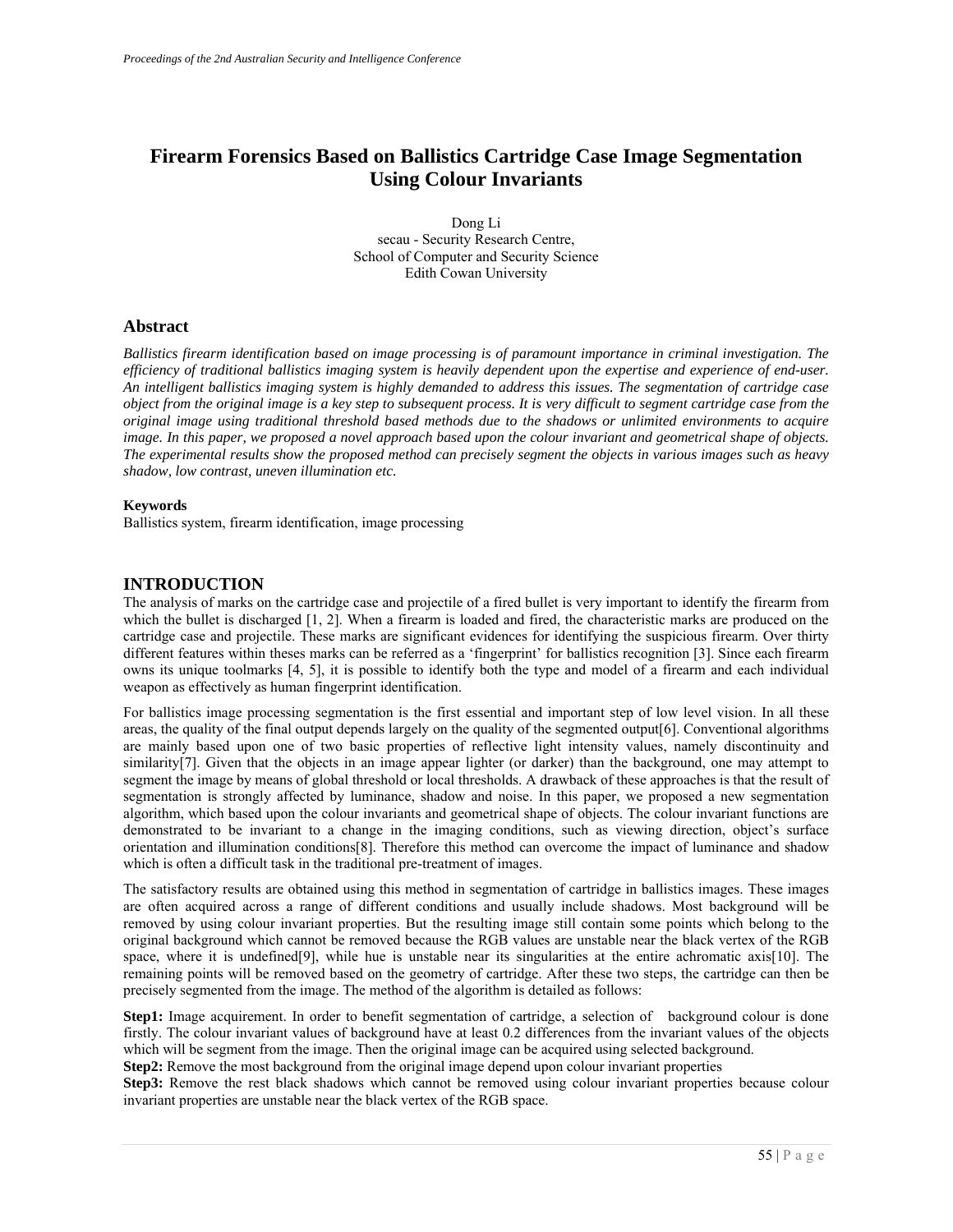**Step4:** Search for the range of objects by geometrical shape of objects using Hough transform, then segment the objects base upon the result of Hough transform.

This paper is organized as follows. In Section 2, describes the colour invariant properties, selection of background and image acquirement method, whilst the segmentation algorithm is described in Section 3. Experimental results are presented in Section 4, and in Section 5 conclusions are given.

# **IMAGE ACQUIREMENT**

#### **2.1 Color invariant properties**

Firstly, we briefly describe the colour invariant properties employed in our approach. Photometric colour invariants are functions which describe the colour configuration of each image point discounting shadows, and highlights[11]. These features are demonstrated to be invariant to a change in the imaging conditions, such as viewing direction, object's surface orientation and illumination conditions[8]. Colour invariants features are acquired by RGB[3]. In particular, among the different photometric invariant colour features, as stated in[11], we adopted the  $c_1c_2c_3$  model. The  $c_1c_2c_3$ invariant colour features are defined as follows:

$$
C1(x, y) = \arctan \frac{R(x, y)}{\max(G(x, y), B(x, y))}
$$

$$
C2(x, y) = \arctan \frac{G(x, y)}{\max(R(x, y), B(x, y))}
$$

$$
C3(x, y) = \arctan \frac{B(x, y)}{\max(R(x, y), G(x, y))}
$$

The  $R(x,y), G(x,y), B(x,y)$  representing the red ,green and blue components of a pixel in a image.

Fig. 1 is an example of colour invariant features. There are same background in Point A and B. The difference is point A in light but point B in shadow. Table 1 shows the values of point A and B in two spaces. The invariant colour values have a small change caused by noise but RGB values have a large change.



Fig. 1.Invariant colour features

Table 1 invariant colour and RGB value

| point | Invariant color Values |      |      | <b>RGB</b> Values |  |  |
|-------|------------------------|------|------|-------------------|--|--|
|       |                        |      |      |                   |  |  |
|       |                        | 1.00 |      |                   |  |  |
|       |                        |      | 0.38 |                   |  |  |

#### **2.2 Select color of background**

It is not an easy problem to segment cartridges from image initially obtained due to the shadows of cartridges and unequal luminance. The Dong[12] used a ring lights to help to minimize these effects. Yet, such a system still has two major drawbacks. One is that the ring lights depress the contrast density which is very important information for recognition, the other is it has a limited range dependent upon the technician, the lighting as well as other environmental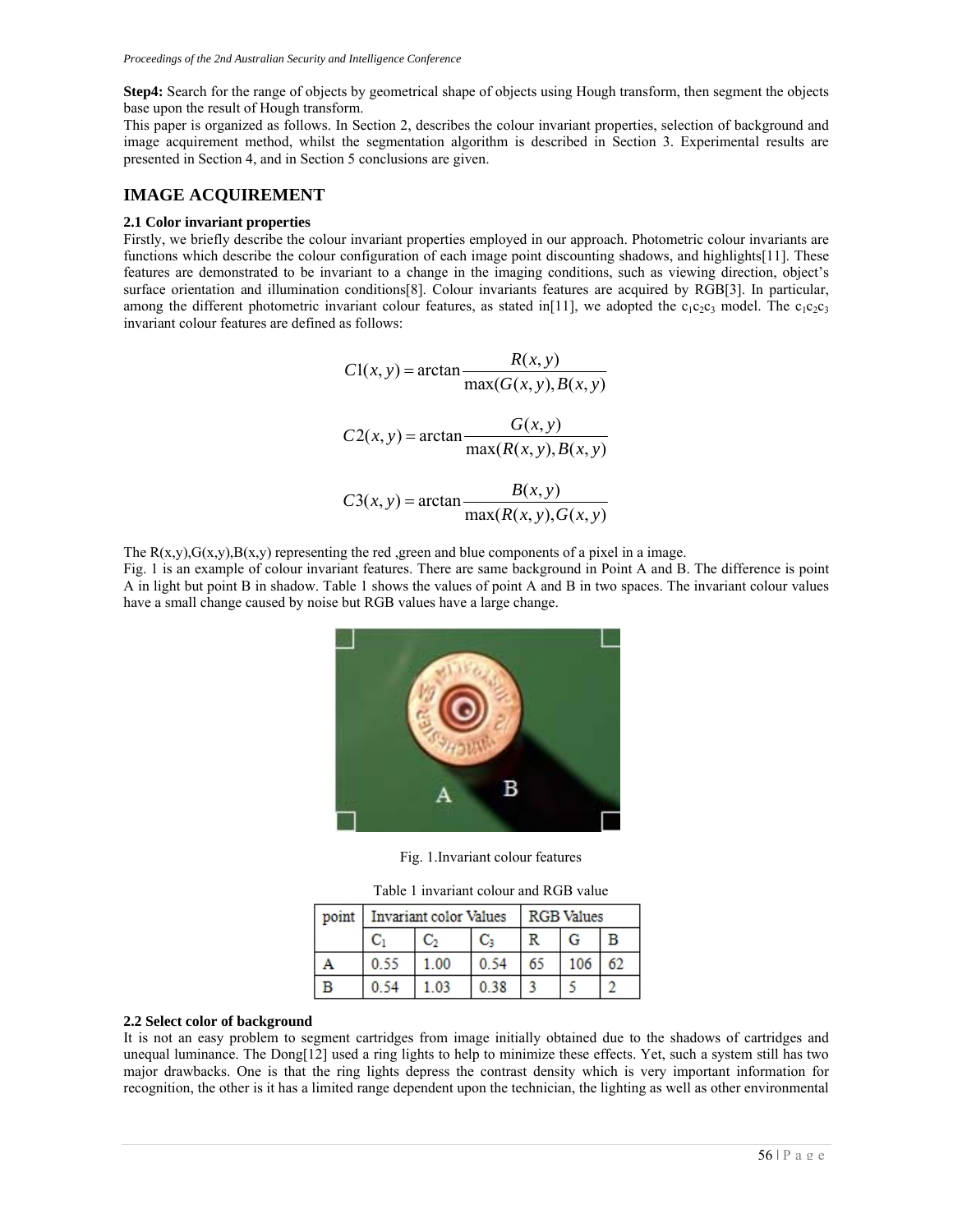conditions. However, the segmentation process based on invariant properties can work well on the images acquired without any special conditions.



Fig2. 8 typical samples of cartridge







Fig. 3 Values of c1, c2 and c3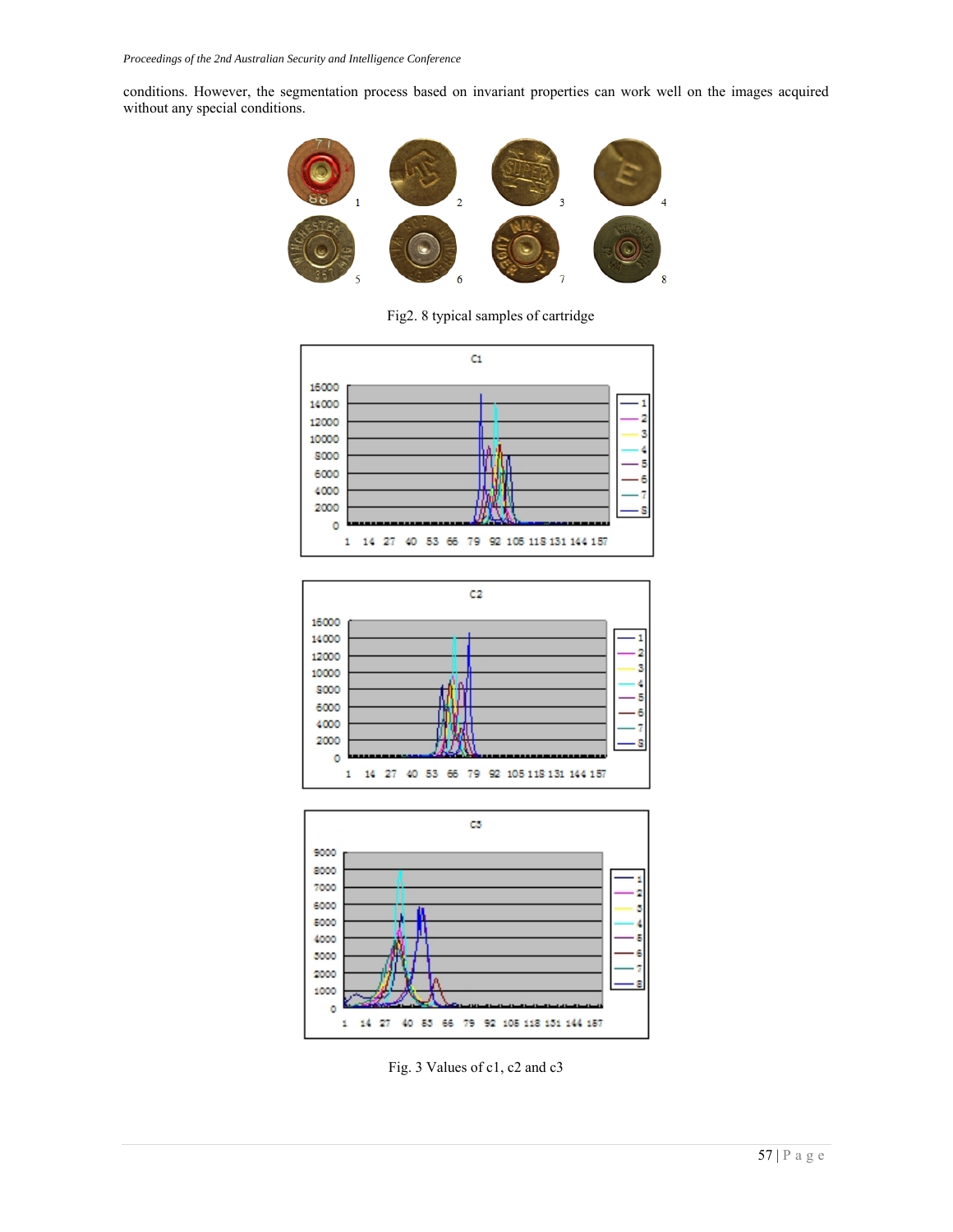In order to use colour invariants, we must select a background and ensure that its colour invariant values do not overlap the cartridge's values. Firstly, we have measured eight familiar types of cartridge. We know that arctan  $[-\pi/2, \pi/2]$ . Moreover, RGB are positive, so c,c,c,  $\epsilon$  [0, $\pi/2$ ]. In order to find the range of c<sub>1</sub>c<sub>2</sub>c<sub>3</sub> of cartridge, we select 8 typical images of cartridge [Fig. 2] to compute their values of  $c_1c_2c_3$ . The results show in Fig. 3, where, X-axis is the value of  $c_1, c_2$  or  $c_3 \times 100$ , Y-axis is the number of pixels with the same invariant value, and the size of sample images is 300×300. The Fig. 3 shows the values of  $c_1$ ,  $c_2$  or  $c_3$  are concentrated, and their values are respectively  $C_1 \in [0.71,1.11], C_2 \in [0.4,0.80], C_3 \in [0,0.80]$ . So it's easy to select a background which values of c<sub>1</sub>c<sub>2</sub>c<sub>3</sub> have enough distance with the values of cartridges. Therefore, we set the distance to 0.2, which means the values of  $c_1c_2c_3$  in background colour are respectively  $C_1 \in [0,0.5]$  or  $C_1 \in [1.3,1.57]$ ,  $C_2 \in [0,0.2]$  or  $C_2 \in [1.0,1.57]$ ,  $C_3 \in [1.0,1.57]$ . According to the range of  $c_1c_2c_3$  in background, we search the available background using RGB by computer and get the values are  $R \in [0,106], G \in [0,24]$ ],  $B \in [120,255]$ . The RGB values produced by the same object may change because of differences in input devices, illumination etc. Therefore, we select the middle value of available RGB as the background, which is R=54, G=12, B=170, their corresponding values of colour invariant properties is  $c_1$ = 0.31,  $c_2$ =0.07,  $c_3$ =1.26. The colour with R=54, G=12, B=170 is near to purple, so we select a purple as a background. And it is proved that the purple is a good background to segment cartridge by extensive experiments.

#### **2.3 Image acquirement**

Image acquirement is a simple step and requires no other condition except using a background such as that described in section 2.2. Then the image can be acquired using a digital camera or a video camera.

#### **IMAGE SEGMENTATION**

A novel method to segment the cartridge based on the colour invariant features and geometry is employed. This method included three steps. 1)Removing background using colour invariant; 2)Removing black shadow; 3)search for the range of cartridge by geometry. A detailed description of the three steps is given in the following sections.

#### **3.1 Removing background**

In order to remove the background, we must know the values of  $c_1c_2c_3$  in that background. The 4 corners in each image are the background due to the circular cartridge, so we get a small image with  $10\times10$  in each corner of the image (shows in Fig. 1 with a white rectangle in each corner). Thus, we obtain 4 small images, and compute the average values of  $c_1c_2c_3$  in all 4 small images, and save them in variables rc1, rc2 and rc3 as the reference values of background. Then all pixels in the image are scanned and set to white if the differences between the invariant value of pixel and the reference value are all more than 0.2. Benefiting from the special background colour, the differences between the invariant value of the cartridge and the reference value are generally more than 0.2. Thus the operation cannot modify the value of cartridge. Fig.4 (a) is a result after this operation from Fig. 1.

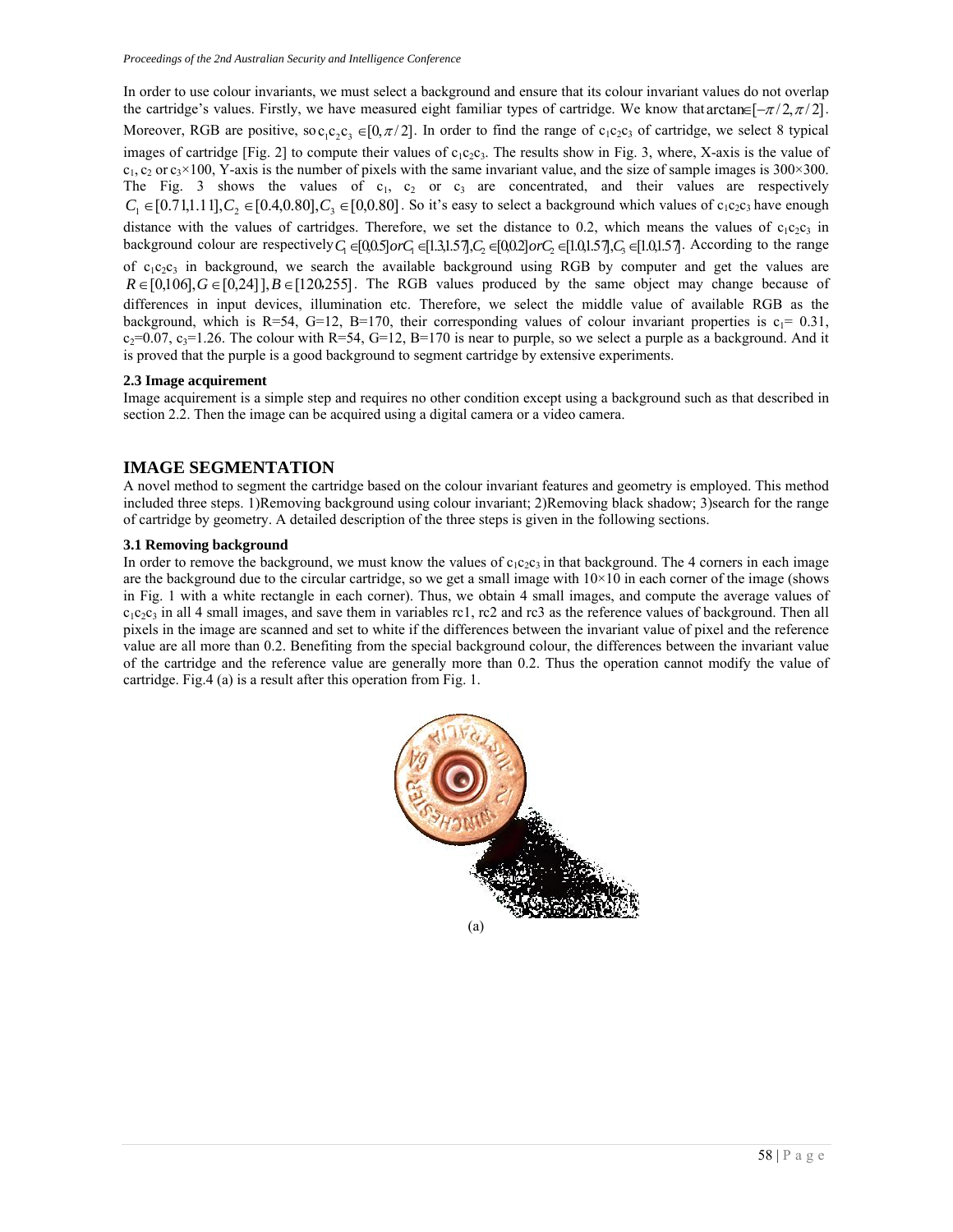

(b)



(c)



(d)



(e)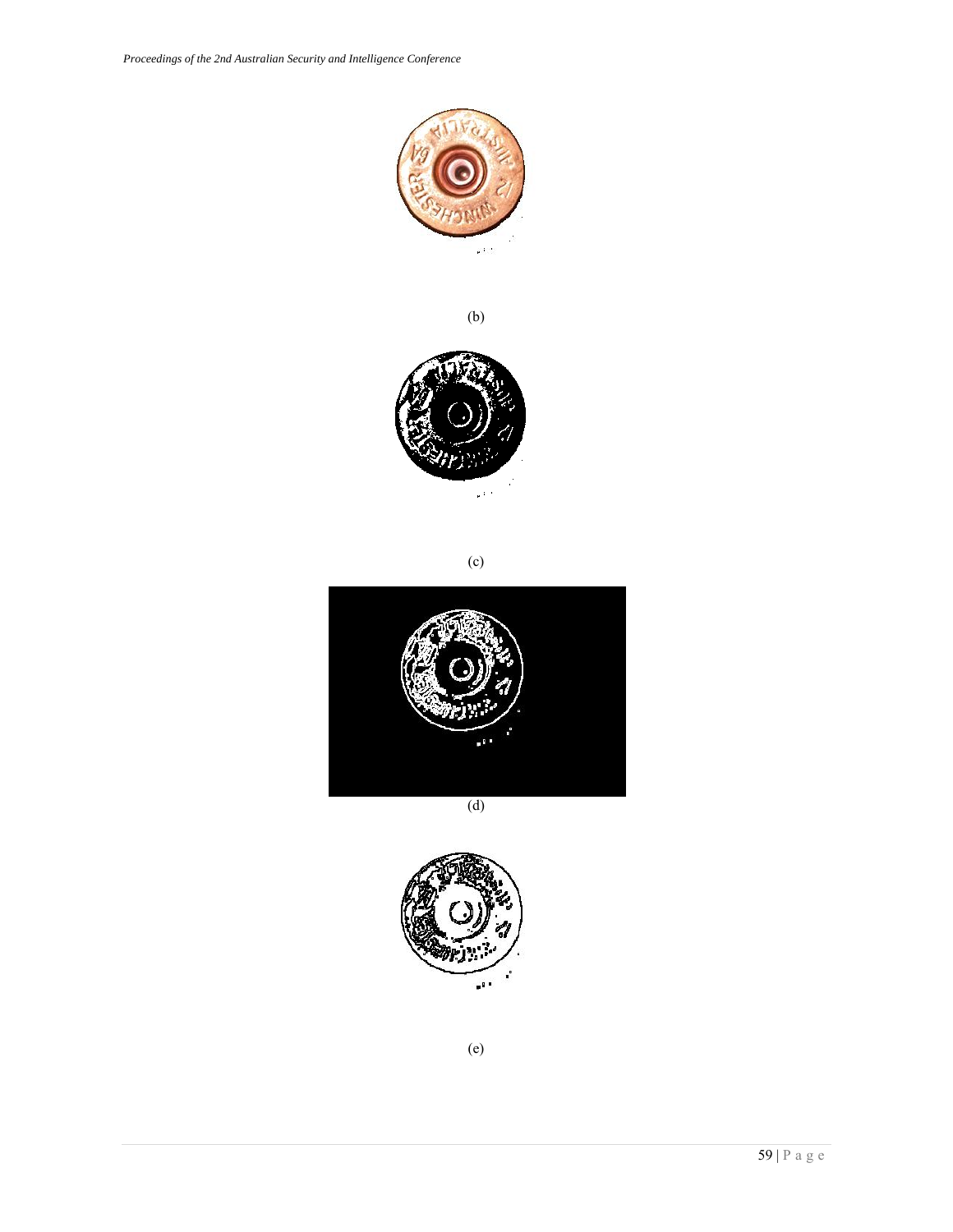

(f)

- Fig. 4 (a) Remove background using colour invariant features
	- (b) Remove black point whose R+G+B value is below 30
	- (c) Binary image using threshold value 255
	- (d) Sobel filter of (c)
	- (e) Binary image of (d)
	- (f) Segmented cartridge using fitting circle

#### **3.2 Removing black shadows**

Comparing the Fig. 1 and Fig. 4(a), we find the most background colour has been removed. However, it still possesses some pixels which belong to the background which cannot be removed because the RGB values are unstable near the black vertex of the RGB space, where it is undefined[13]. Therefore, the pixels give rise to unstable invariant features values in presence of noise[10]. Otha [12] thinks that the colour invariant properties become unstable and meaningless when  $R+G+B$  value is less than 30. So we extracted those pixels whose  $R+G+B$  value is below 30 and which are also verified in a wide range of test images that these regions belong to shadows. Therefore we set those pixels to white. After this operation, we obtain the image Fig 4(b) where the black pixels have been removed.

#### **3.3 Search for the range of cartridge by geometry**

Now, good cartridge images are obtained, but they still have some background pixels, and the borders of cartridge are not smooth [Fig.4 (b)]. Moreover, some pixels of cartridge also are removed because its invariant values fall in removed window. In order to resolve this issue, we use the prior knowledge. It is well know the cartridge is a circle, so we segment the cartridge fitting it into a circle. The method is as follows:

1) Firstly we bifurcate the image [Fig.4 (b)] by setting the pixels to black if its RGB values less 255 whilst the remaining pixels are set to white. The aim of this operation is to change the cartridge into black and the background into the white. The best result of this operation is a solid black disc on a white background because such a solid black disc is very useful in detecting the circle of the cartridge. The Fig.4(c) shows the image after this operation.

In Fig.4(c), we can see the black edge form a circle which is just the edge of cartridge. So if we can detect the circle, the cartridge will be segment precisely. It is well know Hough transform is a popular algorithm to detect circle. But the computational cost is very large if the Hough transform is directly undertaken using image [Fig.4 (c)], because the number interesting points, the black pixels, is also very large. So we perform the following two steps to reduce the computational cost of the Hough transform. Firstly, the Sobel filter is applied to produce image  $[Fig.4 (c)]$  and also obtain the edge image  $[Fig.4 (d)]$ . Then image is binarized  $[Fig.4 (d)]$ using Otsu algorithm[9] and the image [Fig.4 (e)] obtained. Now the number of interesting pixels is much less than before, so the amount computation required is also greatly reduced. It should be noted that if the image [Fig.4 (c)] is a solid disc, the image [Fig.4 (e)] will have the least black pixels resulting in the least computational cost of Hough transform.

2) Detect the circle in [Fig.4 (e)] using Hough transform. The equation of circle is  $(x-a)^2 + (y-b)^2 = r^2$ , This familiar equation can be changed into the form  $b = y \pm \sqrt{r^2 - (x - a)^2}$ . So the key to reduce the computational of detecting a circle is to reduce the range of parameters a, b, and r. The steps of setting their range are as following:

Ⅰ) Making sure the rectangle contains the points where the circle exists. It is easy to make sure the up left coordinates (LeftX,LeftY) and the bottom right coordinates (BottomX,BottomY). The Fig. 5 shows the rectangle.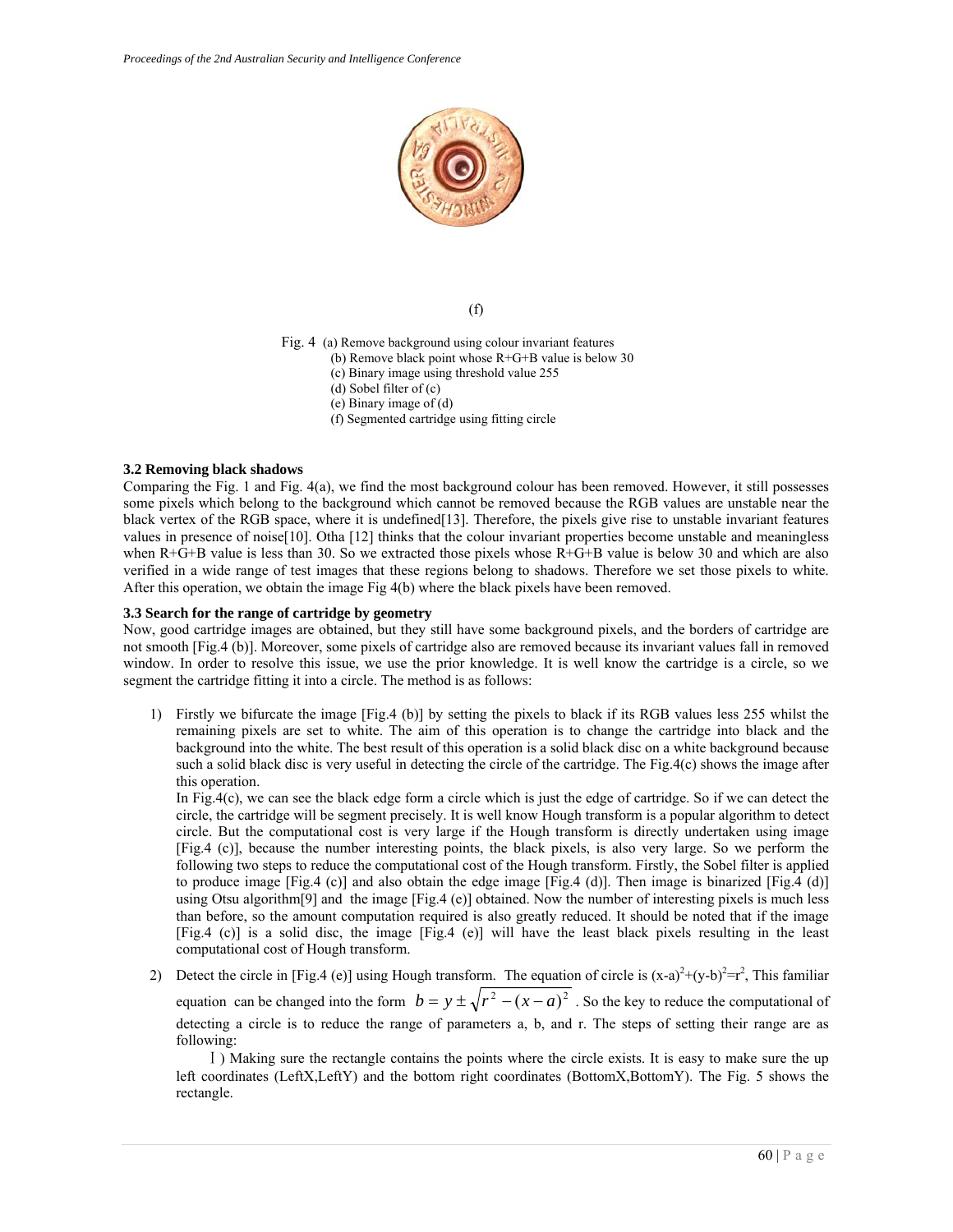Ⅱ) Once the rectangle is confirmed, the parameter r can be confirmed in the following way: the maximum r maxR=min(BottomX-LeftX,BottomY-LeftY)/2 and the minimum r minR= min(BottomX-LeftX,BottomY-LeftY)/3. The minR is an heuristic value obtained by extensive experiments.

Ⅲ) Now we can discover the range of a and b easily. Minimum a minA=LeftX+minR and maximum a maxA=BottomX-minR. Correspondingly we can also discover the values of Minimum b minB=LeftY+minR and maximum b maxB=BottomY-minR

The three steps mentioned above greatly reduce the range of parameters a, b and r, and so the computation overhead of Hough transform is also greatly reduced.



Fig. 5 The Hough Transformed Image

3) Set each cell in accumulator  $A(a,b,r)$  to 0. Then, for each black point  $(x,y)$  in Fig. 4(e), we let the r, a equal each of the allowed values, and compute the corresponding b value using the equation  $b = y \pm \sqrt{r^2 - (x - a)^2}$ . The b values are rounded off to the nearest integer. If  $b \in (minB, maxB)$ , then we let  $A(a,b,r)=A(a,b,r)+1$ . At the end of the procedure, a value of  $A(a,b,r)$  means that the number of black points lie on a circle  $(x-a)^2+(y-b)^2=r^2$ . We can see that the value of a,b,r in the cell with maximum value in accumulator A(a,b,r) is the value of the circle which is the edge between the cartridge and the background. (i.e. in [Fig. 4 (e)],  $a=178$ ,  $b=113$ ,  $r=81$ ). Thus, we can extract the circular region of cartridge which coordinates of circle centre is  $(a,b)$  and radius is r from the original image [Fig. 1]. The image [Fig.4 (f)] is the result of segmentation.

# **EXPERIMENTAL RESULTS**

#### **1.1 Test set**

In order to test the proposed algorithm, an experimental database was constructed. Which contained 35 cartridges, and each cartridge had 3 images acquired in different environments: outdoor, indoor, and using a single light source. The Fig. 6A shows images obtained respectively from these three different environments. The image size is given in pixels. Basically, the door image has no shadow, and indoor image has some light shadow, whilst the single light source image has heavy shadowing.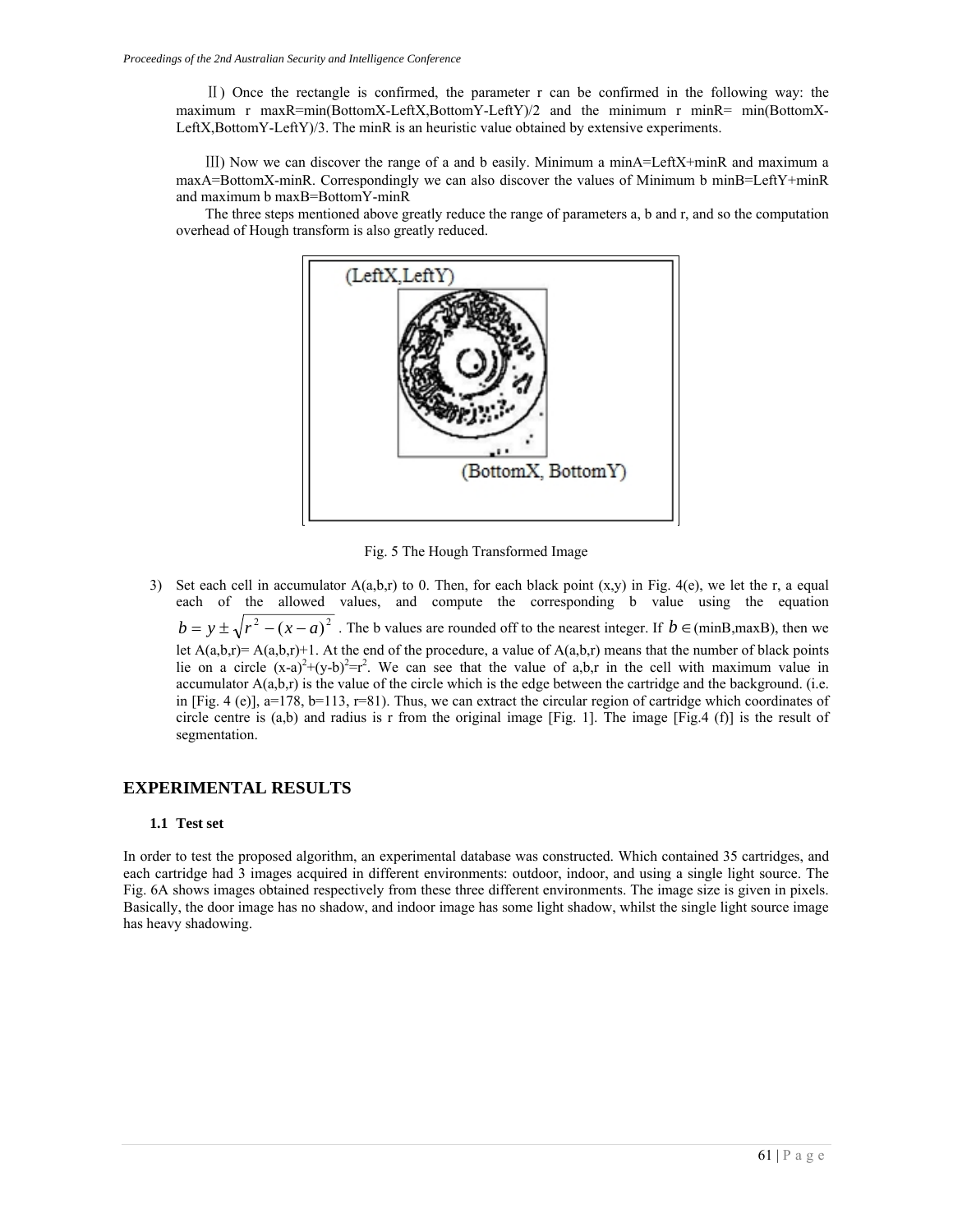

Fig 6 Cartridge segmentation results. A: Original image B: Detected cartridge (within white circle)

#### **1.2 Cartridge segmentation results**

The 105 640×480 images in our database were segmented. All cartridges could be segmented precisely. Figure 6 shows the results of the proposed algorithm for one cartridge in 3 environments. The original images (Fig. 6A) and the detected cartridges on the original image (Fig. 6B) are displayed. In order to display the detected precision, we do not segment the cartridge from the original image, but show the detected region by a white circle. From Fig.6B, we can see the cartridges are precisely detected by the proposed algorithm. It takes about 1.2s to segment object from the source image with 640\*480 pixels on PC(CPU: Intel Pentium4 2GHz, RAM: 1GB).

# **CONCLUSION**

In this paper, we described an efficient method for segmenting cartridge images. This proposed method is based on colour invariant properties as well as geometry. The proposed approach was demonstrated through its application to a number of test images obtained under three common different forms of illumination. This method has no special limitations in respect to the image input environment except that of a designated background. A method of reducing computational overhead was also presented.

Firearm identification aims to provide a link between the suspect firearm and the forensic ballistics specimens based on the depressions, scratches and markings on the specimens of cartridge cases and projectiles. These various marks are called 'toolmark' and it is thought that the toolmark is unique to itself. In this regard, it is possible to identify the suspect firearm by toolmark left on ballistics specimens with advanced image processing technologies.

#### **Acknowledgement**

The ballistics specimens were provided by Australia Police. Mr Z. Huang, as a visiting fellow at ECU, helped with digital image acquisition.